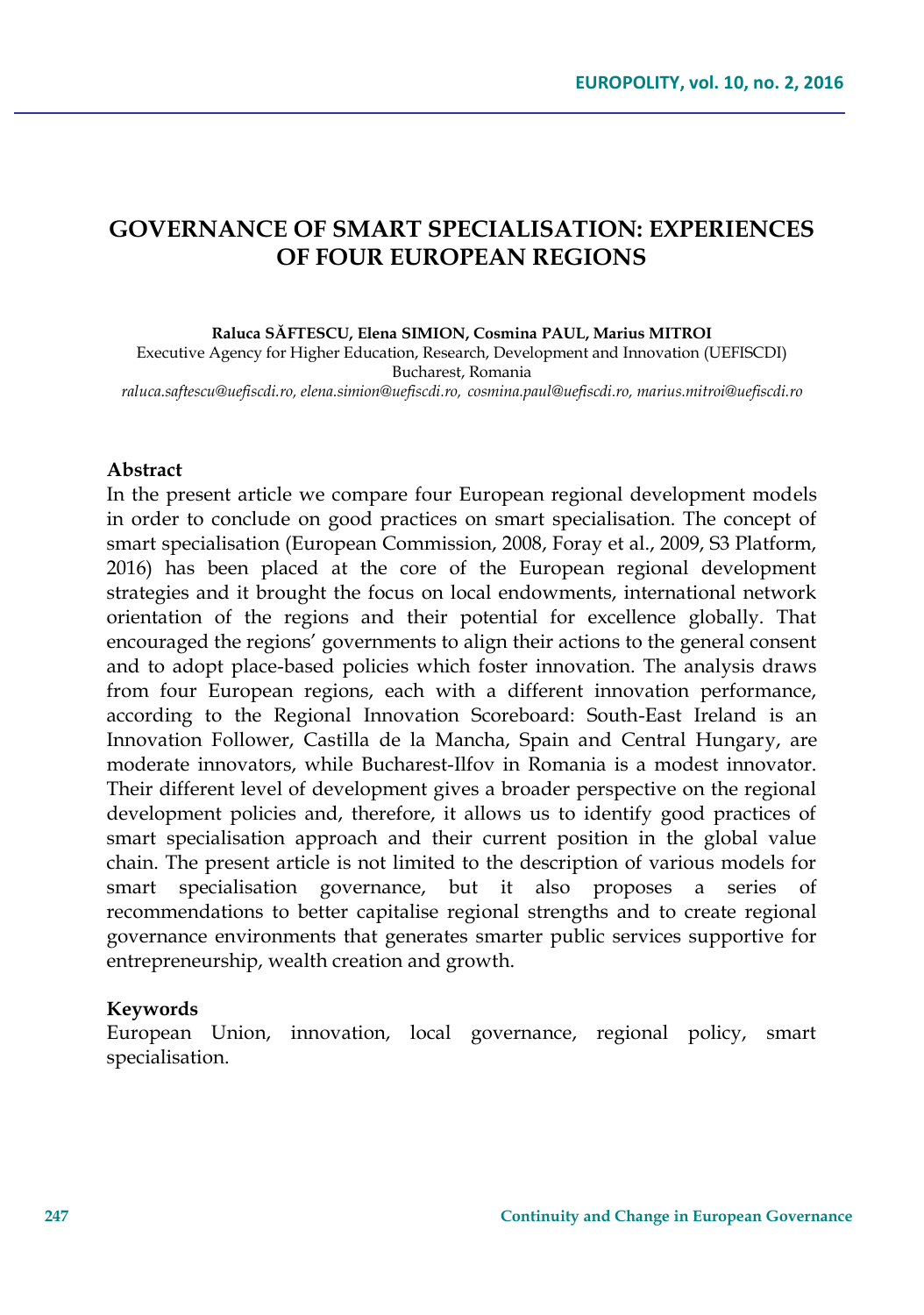### **1. INTRODUCTION**

Smart specialisation (European Commission, 2008, Foray et al., 2009, S3 Platform, 2016), a new approach of the European Commission for achieving the target of smart, sustainable and inclusive growth for 2020 (European Commission, 2010), is currently placed at the intersection of the European regional development paths. Recently introduced in the discussion of territorial development strategies, it builds on local endowments, international network orientation of the regions and their potential for excellence. Regions' governments can align their action to regional innovation and economic development strategies, which will lead to regional economic development. In this context, decision makers across Europe are encouraged to adopt place-based policies, ensuring thematic prioritisation and concentration to foster innovation, growth and entrepreneurship.

This article explores the topic of local governance of smart specialisation and territorial development strategies. It is inspired by the eDIGIREGION project, an initiative to increase regional competitiveness via research-driven clusters in the technology domain, funded under the EU's Seventh Framework Programme for Research and Technological Development (eDIGIREGION, 2016). The analysis is drawing from the experience of four regions of European countries, each with a different innovation performance, according to the Regional Innovation Scoreboard (2016): South-East Ireland, an Innovation Follower, Castilla de la Mancha, Spain and Central Hungary, moderate innovators and Bucharest-Ilfov in Romania, a modest innovator. Their diversity and their different level of development assure a balanced blend that reflects varied ways to deliver policies for regional development and innovation and allows identifying good practices in integrating smart specialisation approach.

A comparative analysis of the benchmark audits of the four regions (eDIGIREGION, 2015) is used to identify regional strengths, weaknesses, opportunities and threats for smart specialisations in order to better understand and assess the current position of the four diverse regions and to open up a debate on the various proposed policies. The indicators used for the comparative analysis of the benchmark audits include, but are not limited to: regional development policies and practices with focus on smart specialisation, the level of collaboration between relevant stakeholders, absorptive capacity, innovation capacity, and the extent of the alignment between regional research and development, and economic policies and strategies. This analytical background allows us to understand their envisioned regional growth paths, to compare their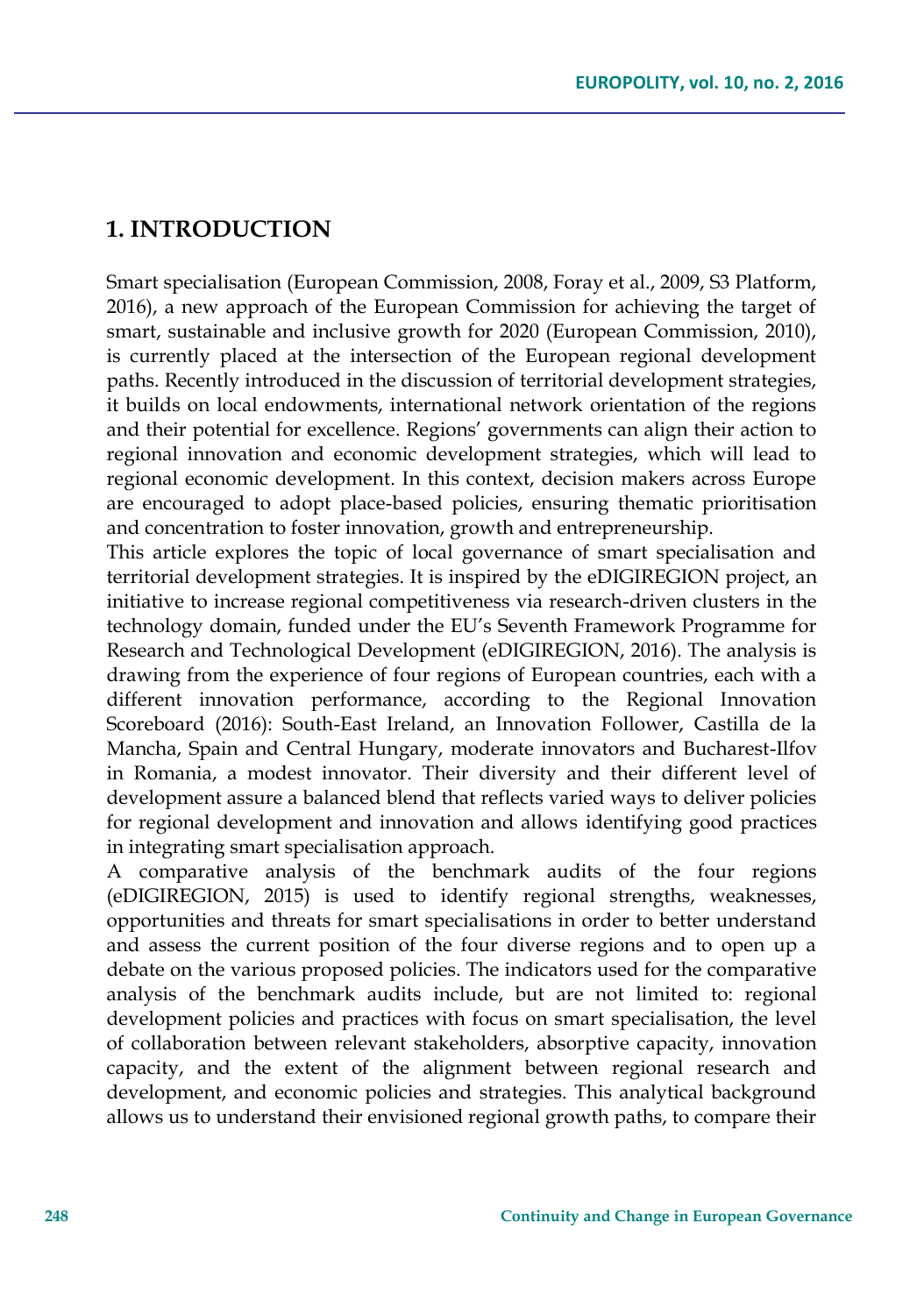smart specialisations strategies and to identify their specific characteristics of regional governance.

By starting off from the perspectives of regionally-driven policy practices, the article is not limited to the description of various models for smart specialisation governance and also proposes a series of recommendations to better capitalise regional strengths and to create regional governance environments that generates smarter public services supportive for entrepreneurship, wealth creation and growth.

# **2. LOCAL GOVERNANCE OF SMART SPECIALISATION**

In the last decades, governance at local level reigns highly on the agendas of local development approaches worldwide. Literature states that local governance refers to how to formulate and implement collective actions at local level and "it encompasses the direct and indirect roles of formal institutions of local government hierarchies, as well as the roles of informal norms, networks, community organizations, and neighbourhood associations in pursuing collective action by defining the framework for citizen-citizen and citizen state interactions, collective decision making and delivery of local public services" (Shah and Shah, 2006).

A particular aspect in designing excellence-driven governance mechanisms and structures refers to the need to grow stronger innovation ecosystem (Mariussen et al., 2016) for staying globally competitive and for answering to global challenges. Research and dialogue about innovation ecosystems point that nowadays there is a free knowledge circulation and an environment of international markets with global linkages which challenge the governments to find the catalyst to increase the local attractiveness for innovators, technologies and know-how (O'Gorman and Donnelly, 2016). This will contribute to improvement of living conditions, which remains a high priority of any local governance strategy (Wilson, 2000). In dealing with this, smart specialisation (European Commission, 2008, Foray et al., 2009, S3 Platform, 2016), the newly pioneering approach in the European Regional and Cohesion Policies, offers the prerequisites of a new generation of governance able to stimulate the development of more efficient, competitive and effective regional innovation ecosystems (Castillo et al, 2014). In this context, regional policy development changed from an in-house approach to "networked development efforts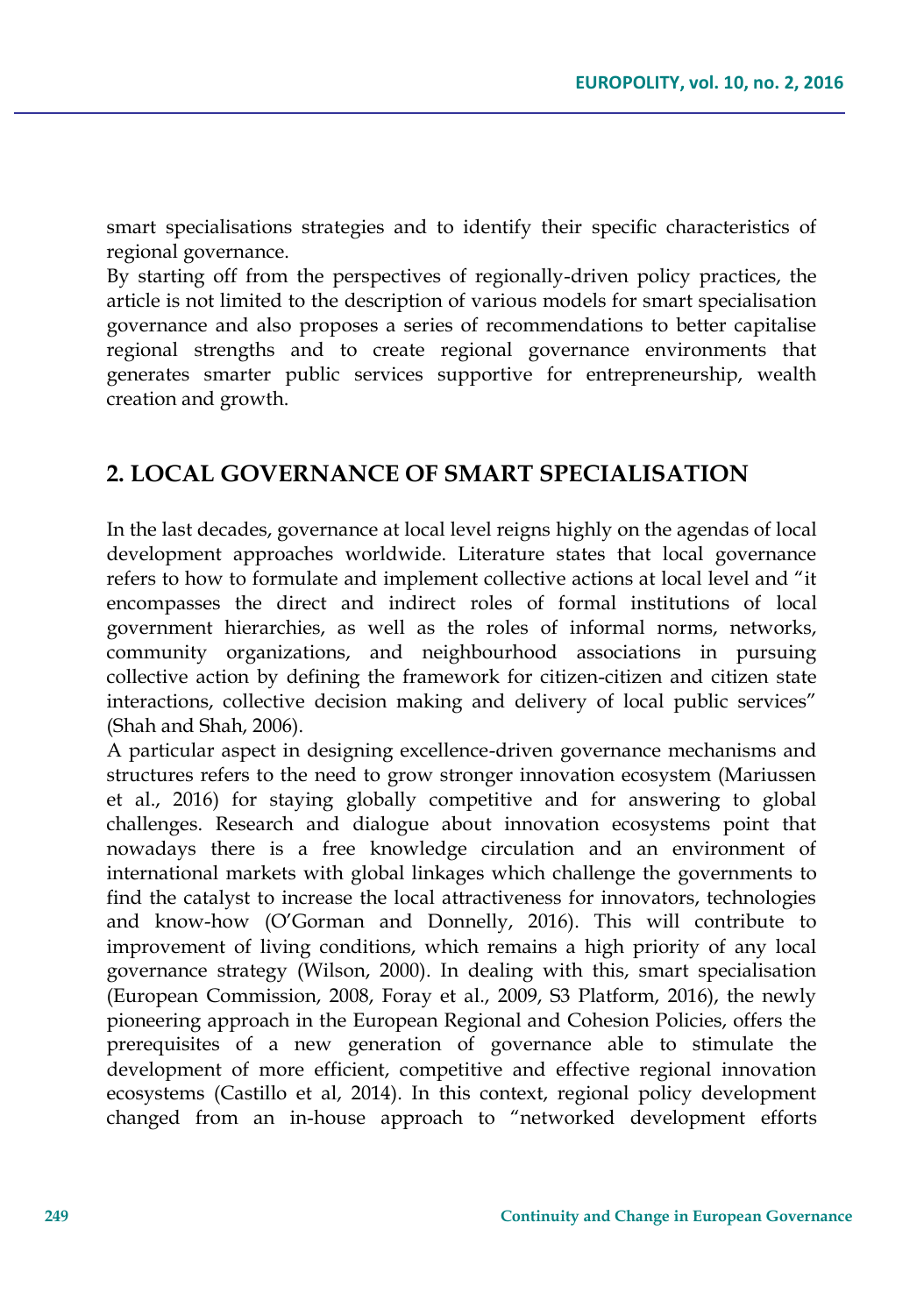involving several peers who possess the required policymaking know-how and other critical resources" (Mariussen et al. 2016).

Following the literature, smart specialisation represents "a strategic approach to economic development through targeted support to Research and Innovation" (Carmo Farinha et al. 2015). It stimulates the discovery of new opportunities in the way research, development and innovation activities are performed, offering effective system conditions to achieve the aims of the Europe 2020 Strategy for smart, sustainable and inclusive growth.

Smart specialisation is seen as an opportunity for innovation by the European Commission which encourages its Member States to design national or/and regional research and innovation strategies drawing from smart specialisation approach as a mean to increase the impact of Structural Funds and to exploit the potential for smart growth by focusing on knowledge economy in all regions (European Commission, 2010).

Covering with this vision, the European Commission launched the Smart Specialisation Platform and connected guides, stating that research and innovation strategies for smart specialisation are "integrated, place-based economic transformation agendas that […]: focus policy support and investments on key national/regional priorities, challenges and needs for knowledge-based development, including ICT-related measures; build on each country's/region's strengths, competitive advantages and potential for excellence; support technological as well as practice-based innovation and aim to stimulate private sector investment; get stakeholders fully involved and encourage innovation and experimentation; are evidence-based and include sound monitoring and evaluation systems" (Foray et al., 2012). This new approach highlights that future policy for innovation should go beyond the traditional research abilities and consider all regional specificities and the technological areas with high potential for growth and to intensify the investments towards those. This framework suggests that a limited number of priority domains should be selected through collaboration of relevant stakeholders in a region, based on its particularities and on those industrial fields where there is the higher potential for a sustainable growth. By so doing, new innovations will emerge as the combination of local knowledge with its production capacity will be stimulated in order to accumulate a critical mass to compete at international level through differentiation. In this context, over the past two years, since the elaboration of innovation strategies based on smart specialisation became an ex-ante conditionality for accessing structural funds, smart specialisation has moved from a model of supporting innovation to a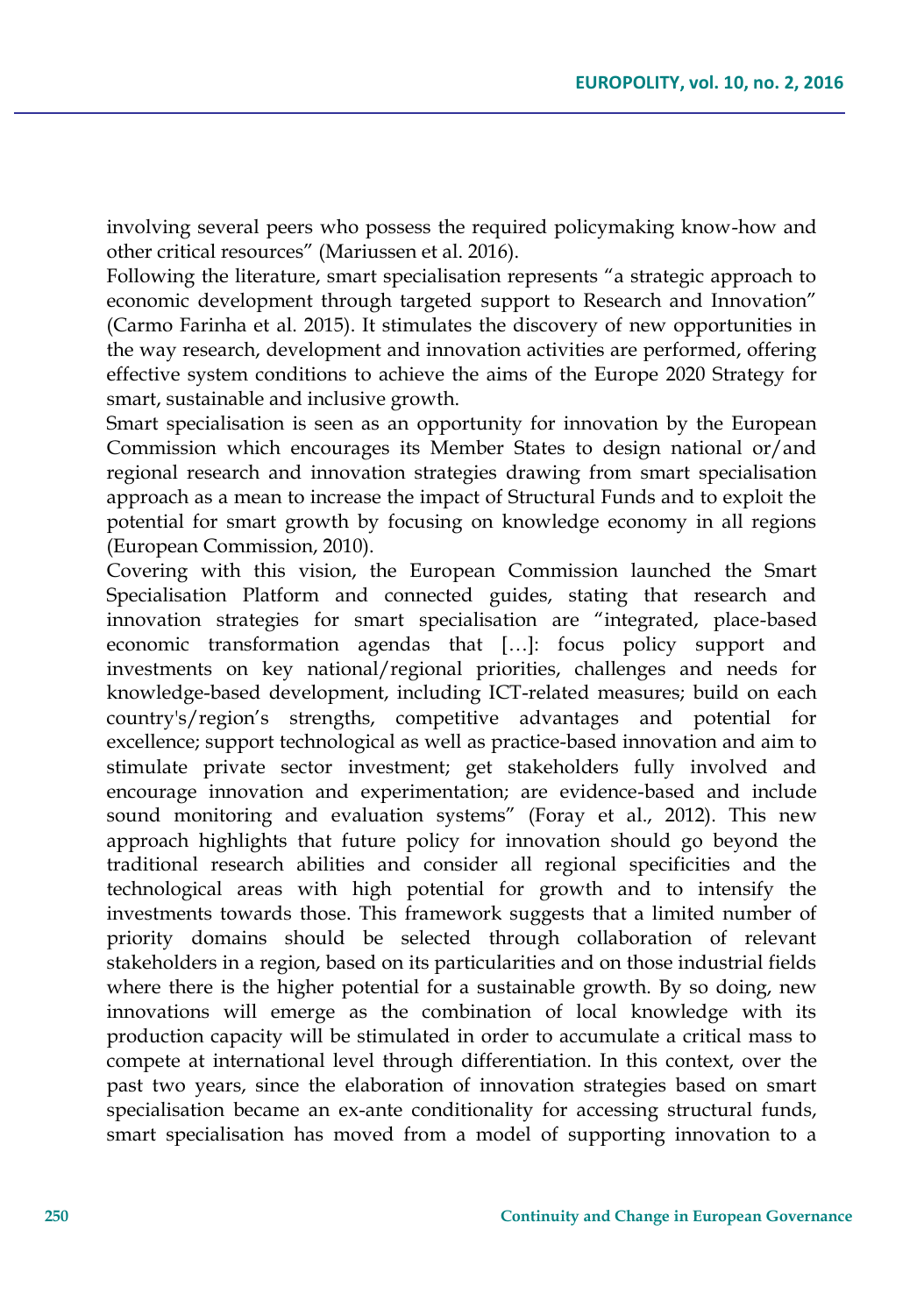strategic issue, from regional added value to mainstream, supporting the selection of a number of priorities with strategic potential and comparative advantages that allow regions to achieve critical mass in emerging fields and to become competitive globally through differentiation. In the process of identifying these pioneering areas, the commitment of all relevant actors in the innovation ecosystem is essential. Researchers, universities, entrepreneurs, public authorities and civil society, together, are in the best position to design smart specialisation strategies (RIS3) during an entrepreneurial discovery process. Generally, the aforementioned concept refers to finding creative solutions to regional problems by mixing regional assets and the new partners, risk assuming, experimentation, searching of new ideas along the value chain or for entering inside new values chains (European Commission, 2012). Specifically, entrepreneurial discovery process is a comprehensive and collaborating bottomup approach where representatives of quadruple helix engage in co-creation experiences to discover data about emerging activities and about best policy instruments to support the realisation of the potential opportunities drawing from the interaction. The core point here is to incorporate the disparate entrepreneurial knowledge by building connections and partnerships regionally, nationally and at interregional level (S3 Platform, 2016).

This dynamic manner to redefine industry and research orientation towards emerging domains will support the exploitation of the potential of regional talent pools, physic assets and resources by taking full advantage of them and disseminating the benefits of research and innovation across region to increase a country's competitiveness and its capability to manage societal challenges. The focus is on exploiting regional priorities and regional specificities, on how to invest efficiently and effectively in innovation, on how to develop and implement strategies for smart economic development and on how to improve governance and to involve stakeholders more closely, all these with the objectives of strengthening regional innovation systems, maximising knowledgebased potential and spreading the benefits of innovation throughout the entire regional economy (Kyriakou et al, 2016).

Therefore, smart specialisation is under the spectrum of multi-level governance (European Commission, 2012), the concept being described by Bache & Flinders (cited in Pollack, 2005) as referring to an increased interdependence both between authorities working at different territorial levels and between governmental and non-governmental representatives at diverse territorial levels. Recognizing the importance of the quadruple helix approach in co-designing public policies and the interplaying between coordination and collaboration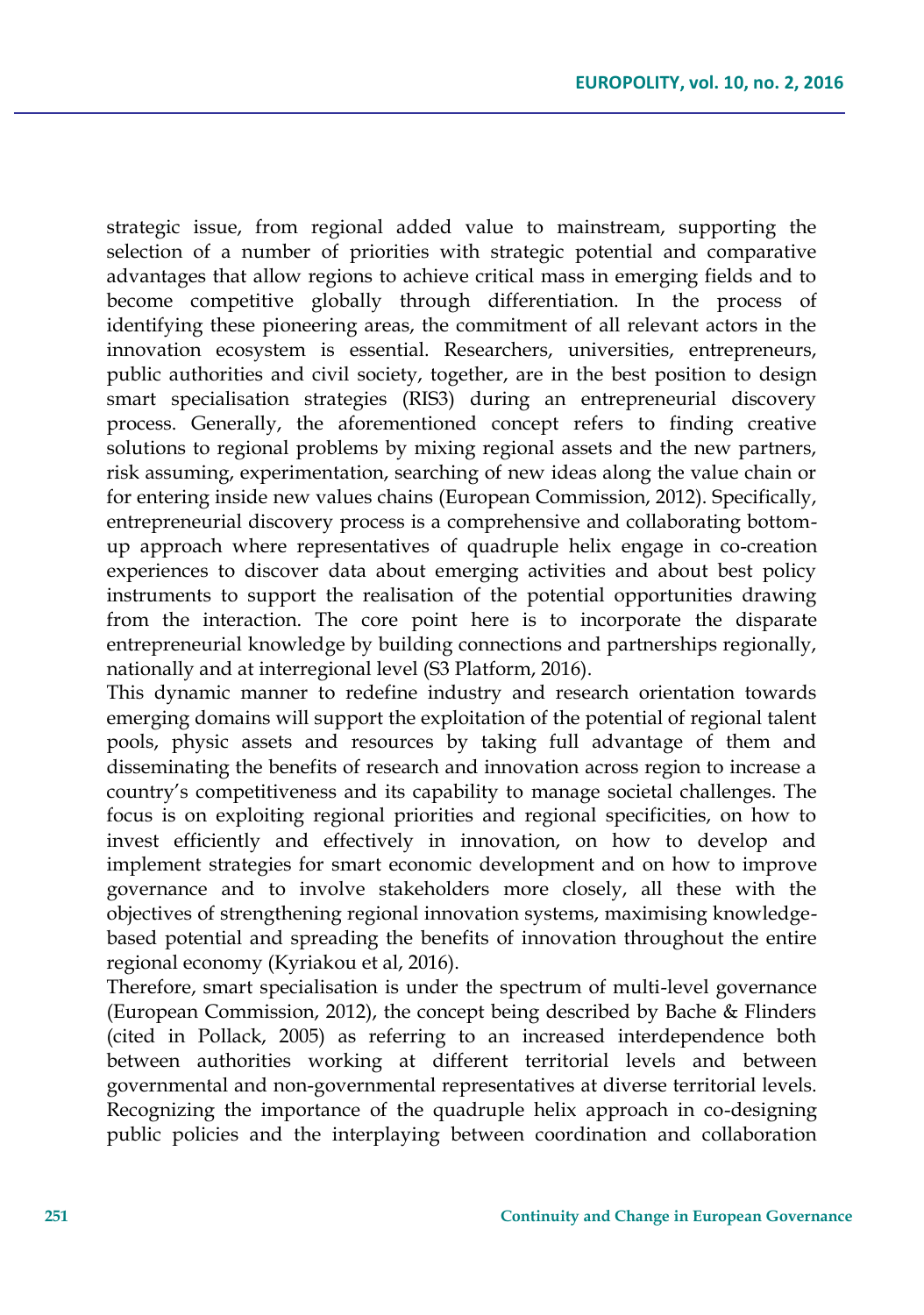among relevant actors (Castillo et al., 2014), smart specialisation governance is a key pillar in assuring synergies between policies, strategies, visions or funds to nurture innovation at regional level. In this context, the dynamic of smart specialisation governance involves five essential characteristics: horizontal coordination of all relevant actors from public, private, academic and nongovernmental sectors, entrepreneurial discovery process to discover the most promising niches for research and industry, joint programming for innovation activities between European, national and regional authorities, interregional learning, capitalising on others experience, and monitoring and evaluation (European Commission, 2015). Designing innovation strategies based on smart specialisation involves regions in multi-level governance processes, both in terms of horizontal and vertical levels. As "smart specialisation strategies are interlinked by nature through complementary activities" (OECD, 2013), horizontal policy coordination is put in place. On the one hand, smart specialisation strategies align with the European policies for development and the macro-regional strategies, as for example the Danube Region Strategy (Mariussen, 2016), and they imply the involvement in transnational cooperation and learning experiences for transnational coordination. On the other hand, they harmonize between national and regional policies for innovation and between these and other regional strategies, as for example, industrial strategies (OECD, 2013). Moreover, designing and implementing smart specialisation strategies request an agreement between all relevant stakeholders, from public representatives to researchers, academics, entrepreneurs and civil society. Setting common regional priorities draws from the alignment of their goals which "constitute powerful governance mechanism for the vertical alignment of these strategies" (OECD, 2013). Shortly, the framework of smart specialisation governance is built on the following three pillars (Aranguren et al., 2016):

(i). General regional context and structure: it refers to general regional assets, including economic specialisation and clusters. Smart specialisation strategies take into consideration all regional characteristics from location, population structure, climate and natural resources to societal, clients and public innovation needs (European Commission, 2012).

(ii). Institutional structures and dynamics, including the path dependency, the mechanism of change and quadruple helix perspective: smart specialisation relies on the collaboration of public, private, academic and civil sectors, they being involved in a learning process to discover areas with potential for growth taking into consideration the need to adapt to economic, science and technological development of the region; this process requires structures and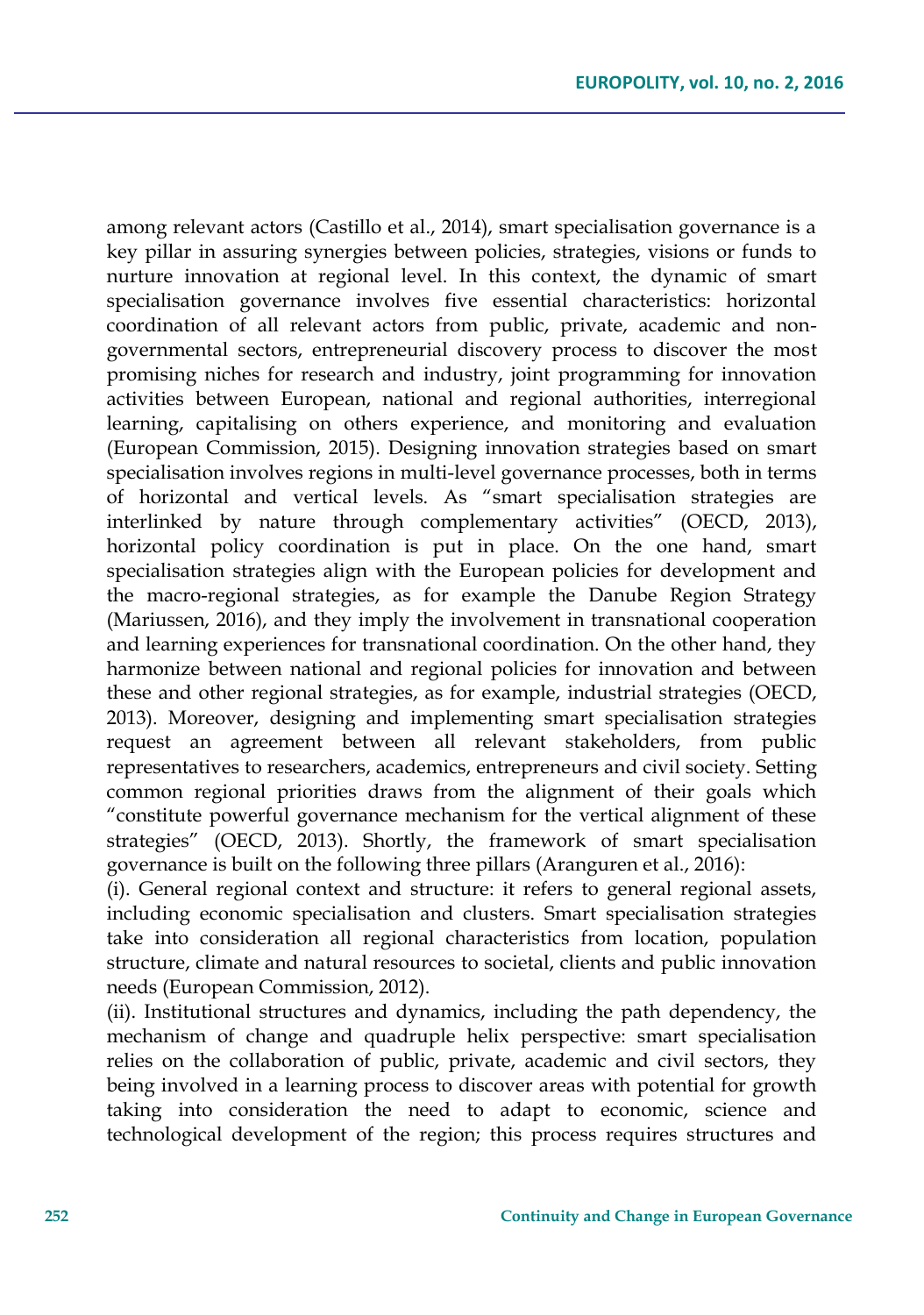instruments to select and to integrate the new discovered market opportunities in regional policies (OECD, 2013). These are prerequisites for:

(iii). Smart specialisation decision-making dynamics: it refers to decision-making mechanisms characterised by flexible hierarchies and collaborative leadership, where actors with different knowledge background are responsible for specific phases of design and implementation of smart specialisation strategies, according to their qualifications (Foray et al., 2012).

In other words, the analysis of smart specialisation governance reunites the system and the process perspectives. The former refers to the actors and institutions which constitute the innovation ecosystem and the relationship between them, while the second to co-designing and implementing strategies for innovation driven territorial development (Castillo et al., 2014). Therefore, ensuring participation and ownership is essential for robust regional governance and the following aspects taking predominance in creating a favourable context for smart specialisation implementation: (a) engaging relevant stakeholders in designing specific actions to link smart and sustainable regional development; (b) creating regional networks to support innovation and (c) finding the best way to foster stakeholders' collaboration and to implement strategies effectively (European Commission, 2012). All these will lead towards a comprehensive regional development policy, able to approach the challenges in terms of innovation by formulating a shared vision about regional strategic goals and priorities.

# **3. CASE STUDY. A COMPARISON AMONG FOUR EUROPEAN REGIONS IN GOVERNING SMART SPECIALISATION: BUCHAREST-ILFOV, CASTILLA DE LA MANCHA, SOUTH-EAST IRELAND AND CENTRAL HUNGARY**

For this case study we employ the data collected during a research conducted under the framework of the eDIGREGION project. This is an initiative aimed to increase regional competitiveness via research-driven clusters in the technology domain, funded under the EU's Seventh Framework Programme for Research and Technological Development and run by fifteen European partners from Bucharest-Ilfov, Castilla de la Mancha, South-East Ireland and Central Hungary. Data were collected using the regional benchmarking audit technique. Within the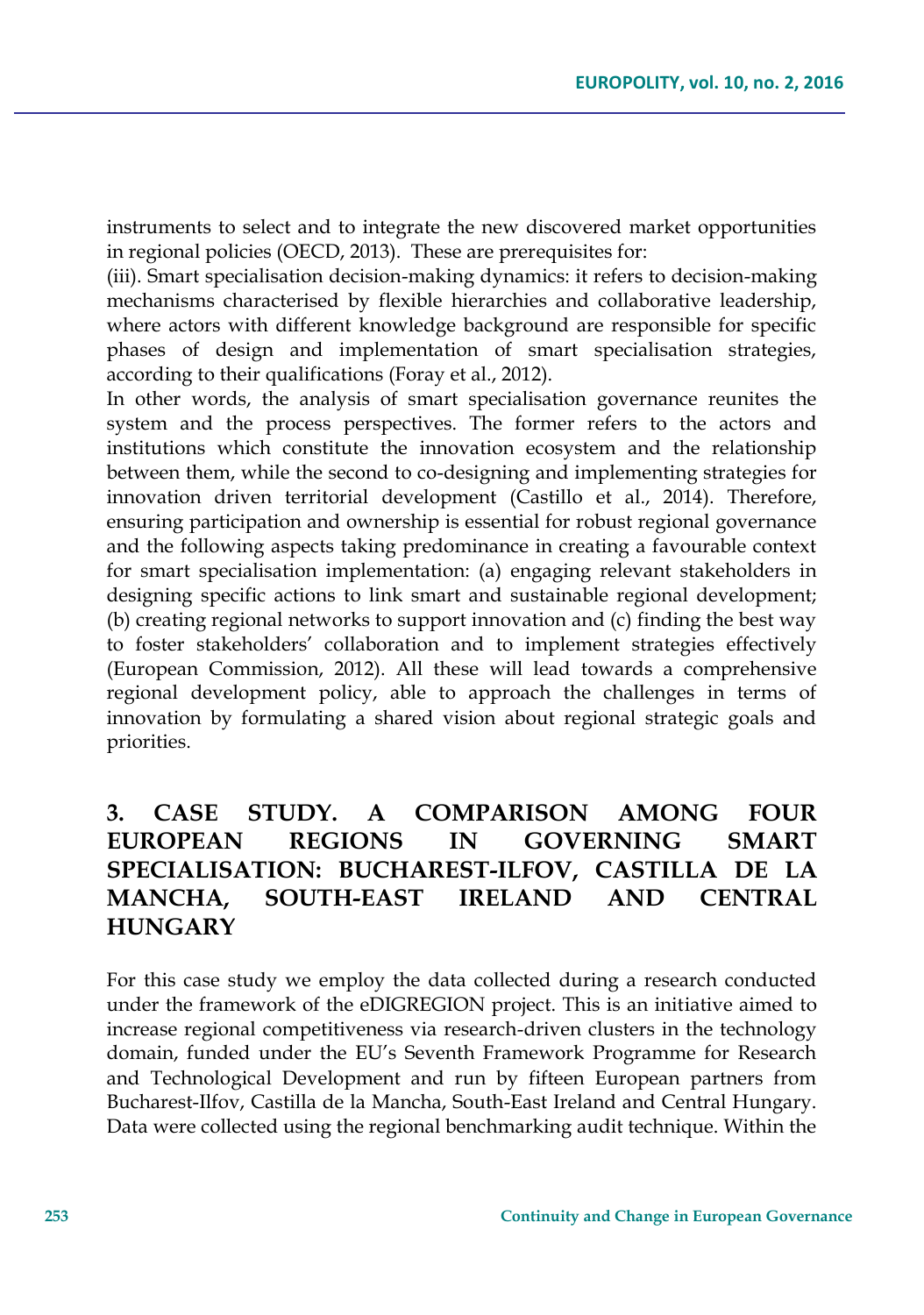context of the eDIGIREGION project, the term "benchmark audit" is used to define the process of regional self-evaluation to record regions strengths, weaknesses, opportunities, threats and smart specialisations.

For the purpose of this paper, we will use the Regional Benchmarking Audit methodology developed during the aforementioned project, this process being essential in identifying smart specialisation niches (Navarro et al., 2014). There are two elements in the Regional Benchmark Audit tool: part A is for gathering relevant socio-economic and research and development profile data about each region while part B is for gathering data in nine different themes that are relevant to smart specialisation governance – policy, technology orientation, clusters and networks, research and technological development and innovation funding, smart specialisations, regional attractiveness, innovation ecosystem, triple helix, and entrepreneurial regions. Data were collected in each of the four regions by administrating a qualitative survey to relevant regional stakeholders and by mapping relevant statistics indicators. Additionally, to complete the perspective gathered during the benchmarking process in the aforementioned project, for this article we will conduct desk research and documents analysis

For the case study we will analyse the European regions involved in the eDIGIREGION project, Bucharest-Ilfov, Castilla de la Mancha, South-East Ireland and Central Hungary. For the project these were selected after mutual careful assessment of the research and innovation strategies of each region, the level of research-driven cluster activity in the domain of the Digital Agenda technologies, the opportunities for beneficial transnational cooperation between the regions and the technology capacities and technology-focus of the regions. For the aim of this article, they were also considered to ensure a diverse range of innovation performance, as Bucharest-Ilfov, Castilla de la Mancha, South-East Ireland and Central Hungary are regions with different levels of innovation development, as it is stated in the Regional Innovation Scoreboard. According to the last edition of this analysis, South-East Ireland is an Innovation Follower while Castilla de la Mancha and Central Hungary are moderate innovators, and Bucharest-Ilfov is a modest innovator (Regional Innovation Scoreboard, 2016). However, despite their different degree of innovation performance, in all these regions innovative hubs evolved and all have included smart specialisation in their strategies for development. In this context, the understanding of public authorities on how to exploit smart specialisation is essential for establishing suitable regional governance structure for value creation in terms of innovation performance to attain a competitive position in the global value chains.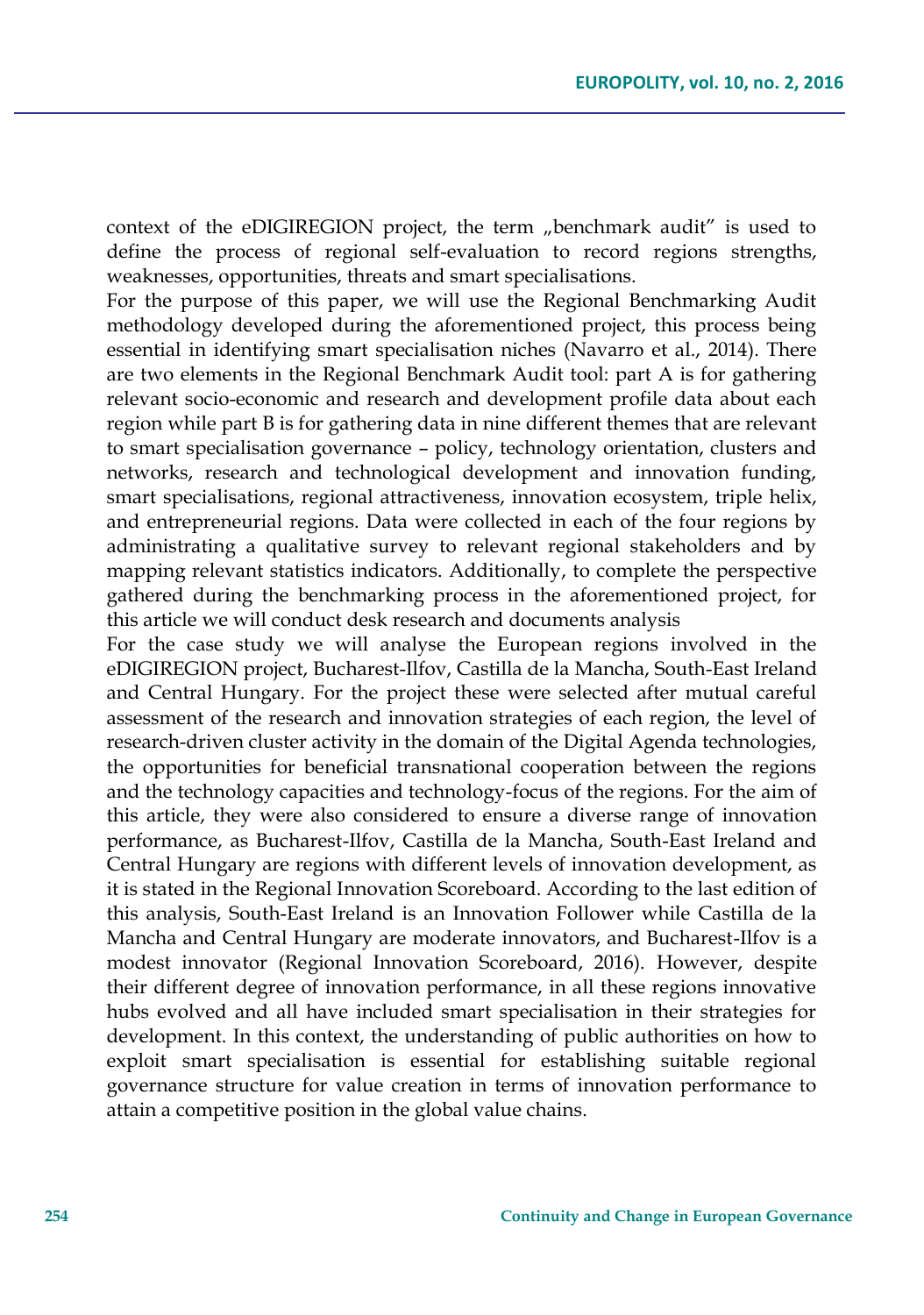For the present comparison we will use the following criteria, extracted from the benchmark audit and compiled with the indicators provided by the Smart Specialisation Platform: governance of the regions, governance of research, development and innovation policy, entrepreneurial discovery process and monitoring smart specialisation strategy.

#### 3.1.Governance of the region

The four regions analysed have different regional governance mechanisms. According to the Regional Innovation Monitor (2015-2016), Castilla de la Mancha has autonomous Government, while the other three having no administrative or legal status, but being NUTS territorial units, designing and funding regional innovation policies following a centralised, top-down approach and the regional innovation system being public-funding driven (Regional Innovation Monitor, 2015-2016). This means that decision-making hierarchies at regional level are rather inflexible, national authorities playing the main role in orienting the regional development in three out of four regions: Bucharest-Ilfov, Central Hungary and South-East Ireland while, in the case of Castilla de la Mancha, the policies are implemented by structures of the autonomous regional government being in charge of elaborating and controlling the execution of regional policies in dedicated areas.

#### 3.2.Governance of research, development and innovation policy

In Romania, the research, development and innovation policies are designed and coordinated at national level by the Ministry of National Education and Scientific Research with the support of its advisory councils and national consultative bodies, at regional level, the Ministry exerting little territorial coordination of the RDI policy, the most important regional innovation approach for Bucharest-Ilfov being the promotion of RDI in consolidating regional competitiveness promoted by the 2014-2020 Regional Development Plan, elaborated by the Bucharest-Ilfov Regional Development Agency – ADRBI. In Ireland, innovation policy measures are designed and coordinated by national authorities such as Enterprise Ireland, the Higher Education Authority and Science Foundation Ireland. No specific policies are seen to offer a differentiating factor for the South-East region or from other regions or areas across the national or EU. However, a core objective of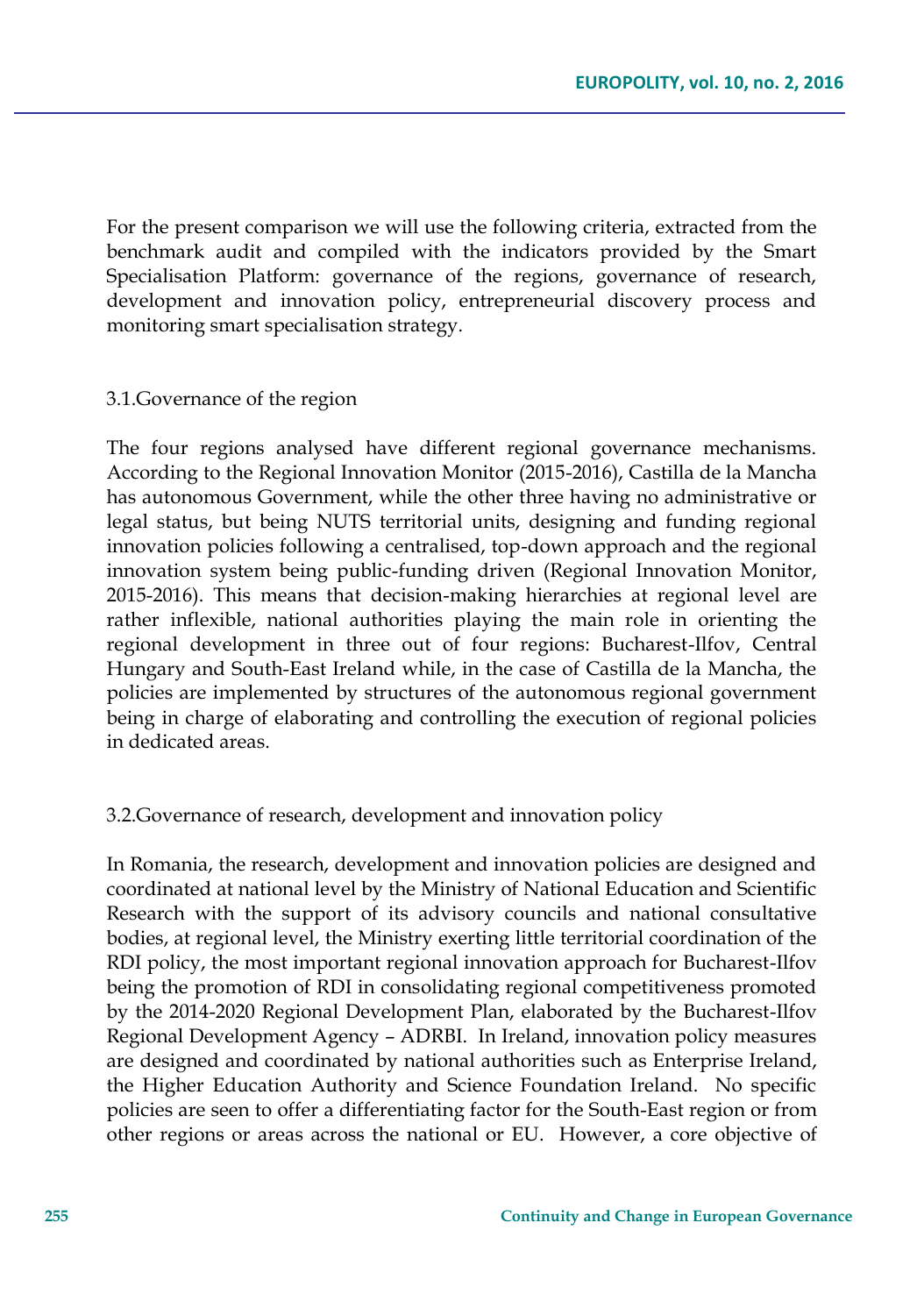Irish Government policy approach is "balanced regional development" that is supported by the National Spatial Strategy. As regards Central Hungary, while Hungary is highly centralised both in terms of policy and economics, the same can be said of the region itself. The Research, Development and Innovation Law, established the National Research, Development and Innovation Office (NRDI Office) in 2015, and defined its mission to develop RDI policy and ensure that Hungary adequately invests in RDI by funding excellent research and supporting innovation to increase competitiveness. In parallel, the law set up a unified National Research, Development and Innovation Fund to provide public support for RDI. Central-Hungary has a unique position within this environment due to the concentration of national innovation performance in the region and the great spill over effects of regional investments. In Castilla de la Mancha, the only autonomous region out of the four here presented, the Government of Castilla de la Mancha is responsible for the coordination and governance of the activities of Research, Development and Innovation. It works closely with national public structure supporting RDI that primarily targets the Ministry of Economy and competitiveness, which also depends on the Centre for the Development of Industrial Technology and the Research Council Scientifics. The proposal and execution of government policy on economic issues and reforms is the responsibility of the Ministry of Economy and Business Support, the Ministry of Commerce, the Ministry of Research (Regional Innovation Monitor, 2016; eDigiregion, 2015).

Therefore, in Bucharest-Ilfov, South-East Ireland and Central Hungary, the research, development and innovation policies are designed and coordinated at national level, their inclusion in NUTS territorial units offering the framework to elaborate, implement, monitor and evaluate regional development policies funded by national programmes and structural funds, while in Castilla de la Mancha policies and actions supporting research, development and innovation are managed by the Regional Government bodies. This means that public authorities should engage in a collaborative process to integrate different agendas and goals of quadruple-helix actors to develop a comprehensive and shared vision about regional development.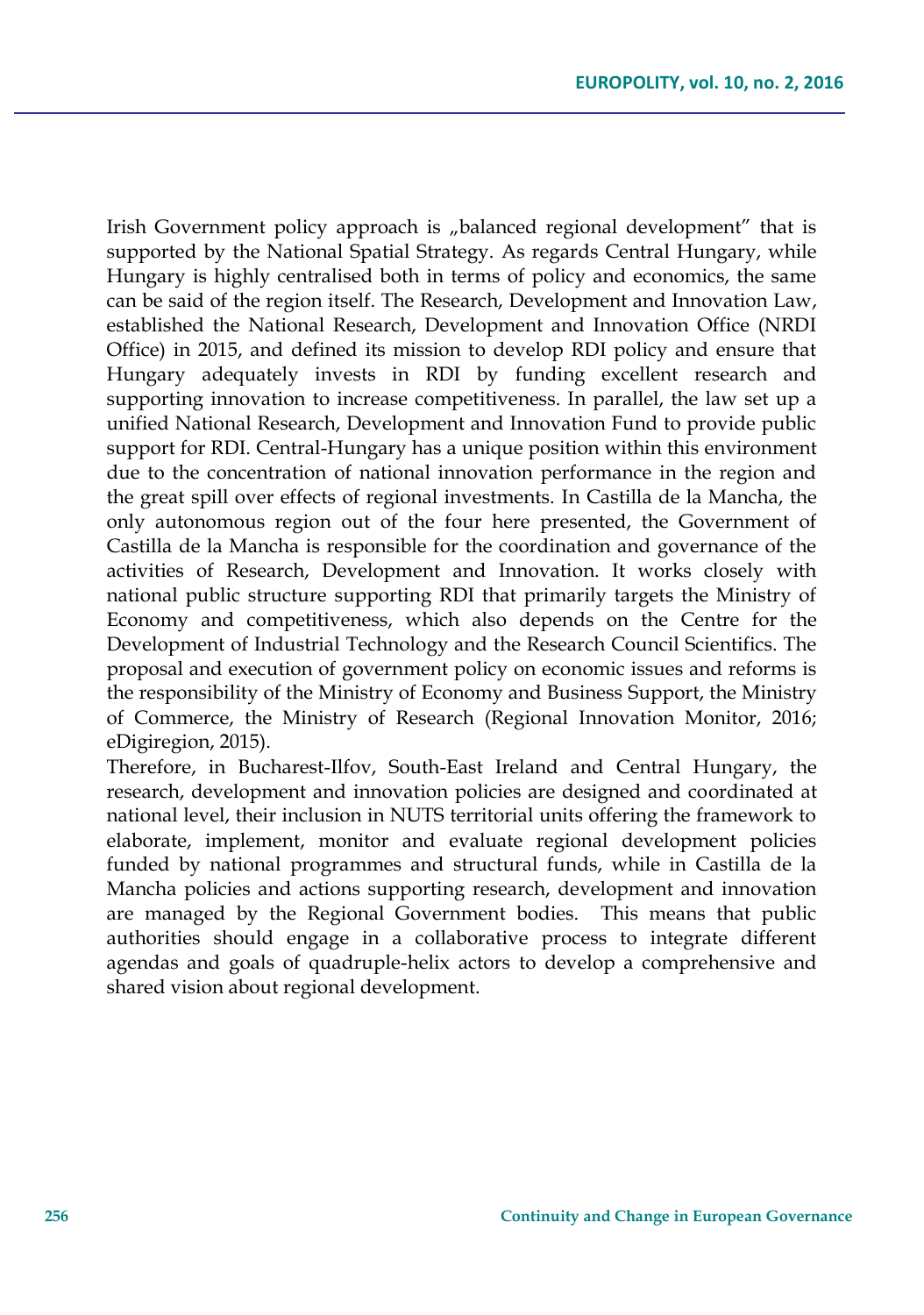#### 3.3. Entrepreneurial discovery process

Designing smart specialisation governance and identifying niches with high added value functions is the result of a comprehensive collaboration process between the quadruple helix actors.

In Bucharest-Ilfov there is no regional strategy for smart specialisation. The entrepreneurial discovery process was conducted at national level in parallel with the designing of the National Strategy for Research, Development and Innovation 2014-2020. During this process there were identified four smart specialisation domains which were included in the Strategy: bio-economy; ICT, space and security; energy, environment and climate changes and econanotechnology and advanced materials. At regional level, there are some initiatives for identifying smart specialisation domains, as for example that of the Bucharest- Ilfov Regional Development Agency which is a partner in the project Towards Regional specialisation for Smart growth spirit -TRES with the aim to identify good practice for developing such a strategy. The stakeholders involved during the eDIGIREGION Regional Benchmarking process appreciated that the following areas have high potential and can beconsidered smart specialisation specific to Bucharest-Ilfov: ICT, electronics, aerospace and aviation, energy, environment, protection, additive fabrication industry and bioinformatics.

In South East Ireland, there is also no regional strategy for smart specialisation. The starting point for the identification of smart specialisation in the region and the stakeholder consultation is within the framework of national and regional prioritisation exercises already undertaken. Ireland's Research & Innovation policy and associated strategies have always been to underpin the enterprise and socio-economic agendas and this has evolved to the RIS3. The Strategy for Science Technology and Innovation through the National Development Plans fastened the science base to ensure the focus of investment for economic impact and this evolved in 2012 into the National Research Prioritisation Exercise (NRPE). It seeks to accelerate economic impact through the focus on fourteen priority areas and associated underpinning platform science and technologies. The NRPE is essentially Ireland's research and innovation smart specialisation strategy; it is at the heart of STI policy and is influencing national and regional economic and higher education strategies. The potential Smart Specialisations for South-East Ireland presented during the Regional Benchmark Audit Workshop are ICT in Agriculture, Digital media / Gaming, Pharma, Bio-Tech and Life Sciences, Advanced Manufacturing and ICT in Tourism.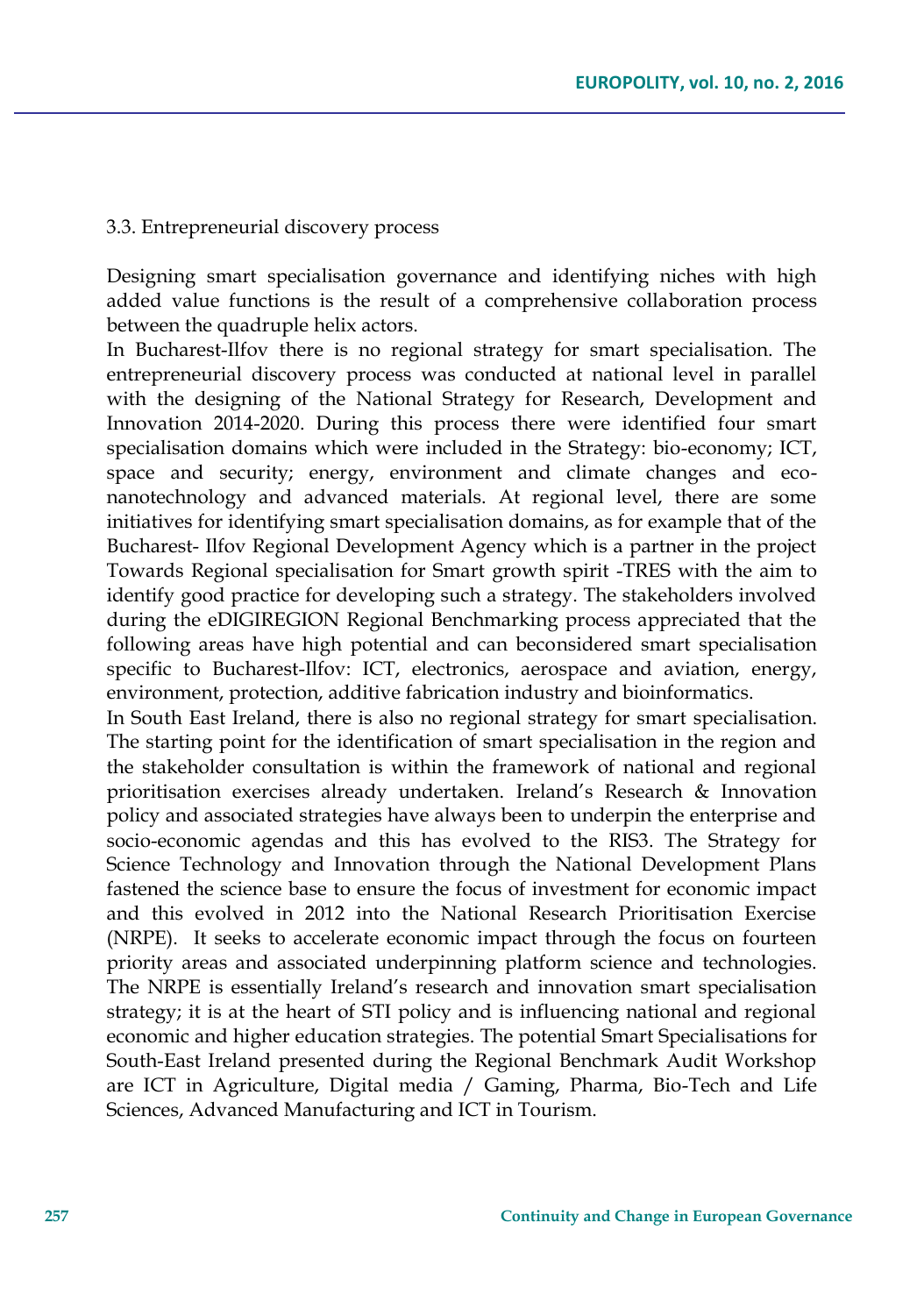The development of the Smart Specialisation Strategy for Hungary followed a bottom-up, iterative process, based on consultations with regional stakeholders. The stakeholders were requested to identify the industries in which the given region possesses strengths and sees future development potential. The process resulted in the Smart Specialisation Strategy, which served as a basis for the development of the various operational programmes for the period 2014-2020. Central Hungary's smart specialisation areas for the period 2014-2020 are defined within the National Smart Specialisation Strategy. The Smart Specialisation Strategy formulates national specialisations within the context of the different regions in Hungary: systems science, smart production and smart society. National research priorities in turn are identified as sectoral priorities – healthy society and wellbeing, advanced technologies in the vehicle and other machine industries, clean and renewable energies, sustainable environment, healthy and local foods, agricultural innovation – and horizontal priorities – infocommunication technologies and services, inclusive and sustainable, society, viable environment. Information and communication technologies and services are considered as supporting sectoral priorities, but also on their own, linked to numerous sectors or not specifically linked to any particular sector (e.g. Internet of things, e-learning, etc.).

Castilla de la Mancha has already developed its own regional smart specialisation strategy, in which it has performed an analysis of the region according to established guidelines. In the contents (challenges, innovative sectors, action plan) of the Strategy Smart Specialisation, Castilla de la Mancha has sought a certain degree of consistency with the main national and European strategies. Complementarities were sought with measures included in the Spanish Strategy for Science, Technology and Innovation 2013-2020, as this contains the principles and objectives that should guide the design of national public actions (National State Administration and Autonomous Regions) for the period 2013-2020. The working groups of experts who have developed the regional smart specialisation in Castilla de la Mancha performed an analysis of the situation in the region so that they could define the areas to focus on. The chosen sectors were the following: food and agriculture, including wine, oil, dairy, meat and other minor crops with potential, traditional sectors including structural ceramics, fashion (clothing and footwear), wood and furniture and metalworking, tourism and culture, including innovation in promoting tourism in Castilla la Mancha, tourism for hunting, wine tourism, language tourism, aeronautical including avionics, aviation, space structures, composite materials, energy and environment, bio-economy.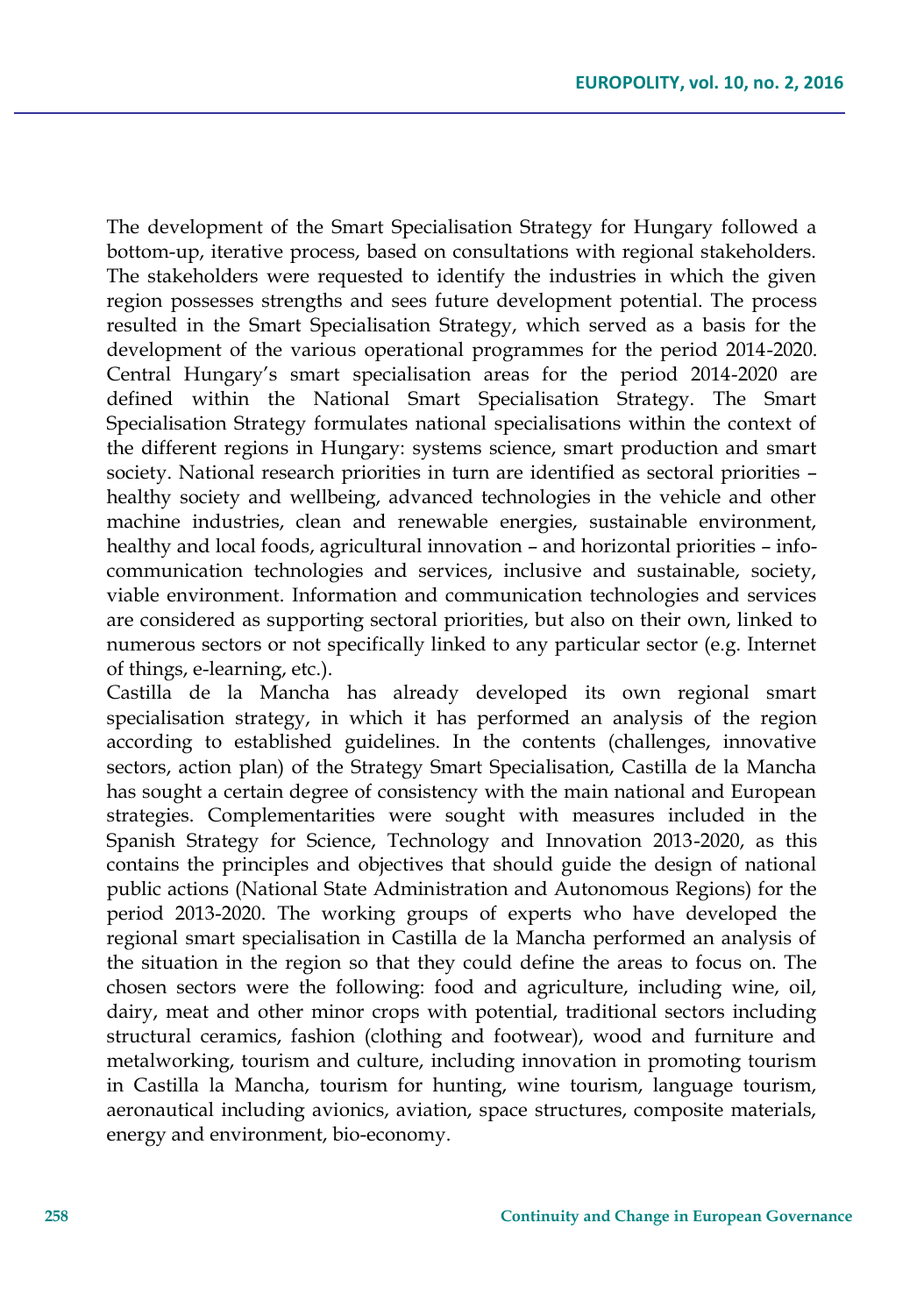Therefore, in Bucharest-Ilfov and South-East Ireland, the entrepreneurial discovery process has been conducted at national level, without regional focus. The identified smart specialisation domains are national priorities, no regional specificity being mentioned. In Central Hungary, even if the entrepreneurial discovery process was performed at national level, the national strategy defines national smart specialisations within the context of the different regions. On the other hand, Castilla de la Mancha has its own smart specialisation strategy developed by relevant stakeholders based on regional assets and potentials. This highlights that all regions are concerned about the importance of smart specialisations for regional development, the way of integrating this approach in their innovation policies taking into consideration the structure of the governance. Also, in all regions, key actors, from universities to enterprises were engaged in defining regional priorities and niche domains regardless the local governance structures.

#### 3.4. Monitoring smart specialisation strategy

In all four regions, the smart specialisation governance structures evolved on pre-existing regional governance institutions or become one of the attributions of these. According to the stakeholders consulted for the eDIGIREGION Benchmark audit, the best cooperation between public-academia and industry, which are the main entrepreneurial agents (S3 Platform, 2016), is in Castilla de la Mancha. The other three regions identified several issues for a robust collaboration between these relevant actors, underlying that there are many initiatives that stimulate the cooperation between them. As regards monitoring, this is performed by the same structures which define and implement the research, development and innovation policy, at national level in Bucharest-Ilfov, South East Ireland, Central Hungary and at regional level in Castilla de la Mancha

### **4. CONCLUSIONS AND RECOMMENDATIONS**

We conclude our analysis by noting important implications in the case of the local governance of smart specialisation.

Firstly, we observed that it is too early to develop freestanding governance structures for advancing smart specialisation strategies. As far as the approach was defined by the European Commission in the context of the Regional Policy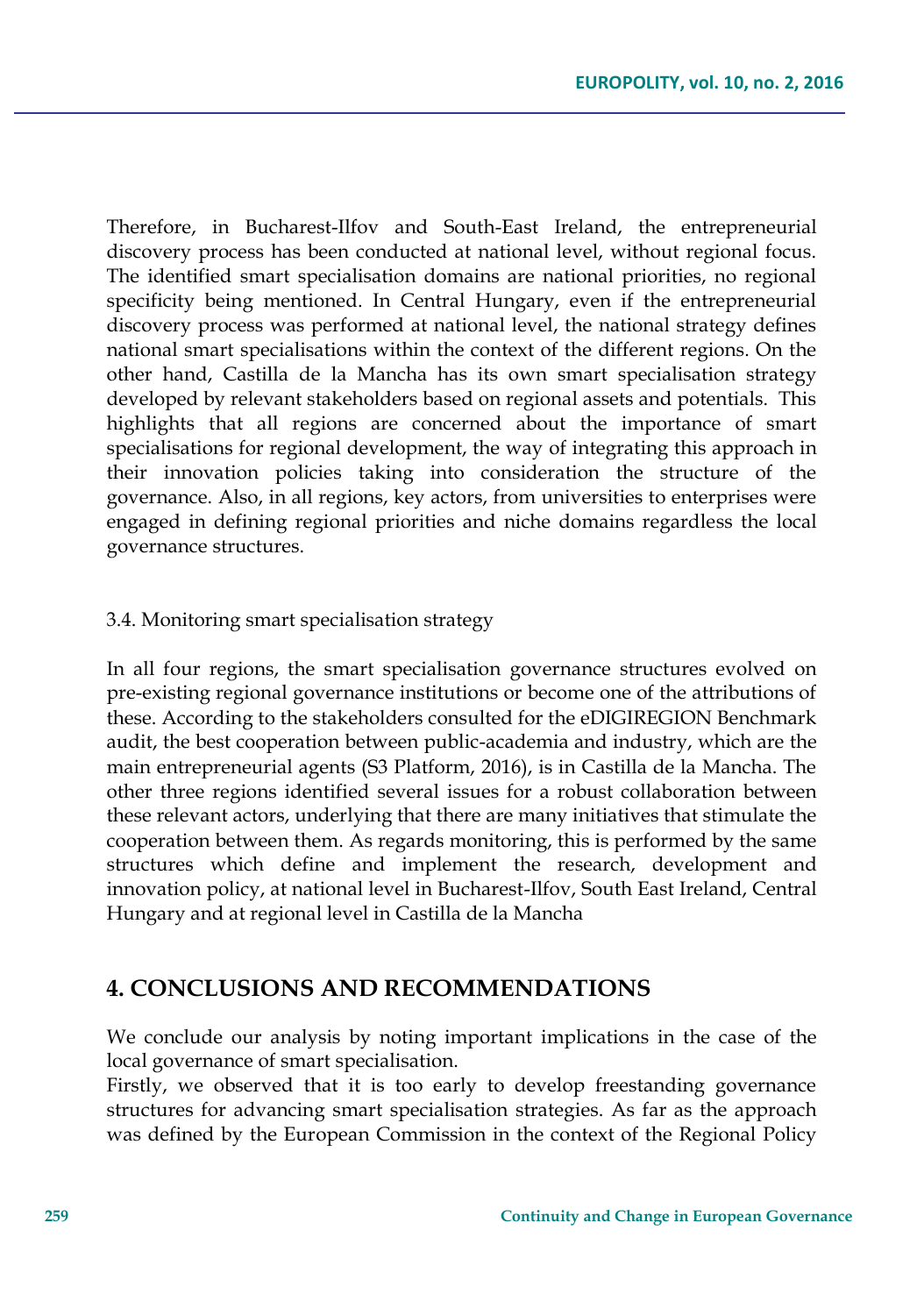for 2014-2020 and it is still a developing concept, there was no enough time for decision makers to build and adopt a new solid governance framework for RIS3. In this context, our analysis underlines that smart specialisation governance is based on pre-existing governance structures for research, development and innovation. In our opinion, this could be an opportunity to quickly advance the RIS3 approach because existing public administration can animate the process of knowledge based development, building on national or regional assets and on the integration of relevant stakeholders in a  $n$  collaborative leadership" (S3 Platform). On the other hand, this could also be a threat, as the resistance to change in public administration is widely recognized (Perry, Christensen, 2015) and the entrepreneurial discovery process can be seen only as a compulsory criteria to be ticked and not as a driver for change process.

Secondly, drawing from the four regions presented, we observed that the identification of smart specialisation domains was done in an entrepreneurial discovery process, where quadruple helix actors were involved, even if this happened at regional or national level. As developing strategies based on smart specialisation was an ex-ante conditionally, countries, in general, open a collaborative working process to assure that they will fulfil this condition. According to their administrative systems for RDI, some selected smart specialisation domains at national level while others go deeper with the identification and find regional categories.

Related to this, our analysis shows also that in the regions where RDI policy is adopted at national level, there is no smart specialisation strategy, while regions with autonomous government have developed their own smart specialisation strategy (e.g. Castilla de la Mancha). This highlights that decentralised systems favour an in-depth embed of RIS3 approach in the research and innovation policy.

All in all, the successful of smart specialisation approach depends on the degree of involvement and commitment of quadruple helix actors, there being different models of managing this at regional level.

In this context, we consider the following set of recommendations:

i. To reform the structures of local governance on the quadruple helix principle in order to have an oriented governance to quadruple helix is firstly recommended. This will lead to a shared vision on how to foster regional development capitalizing all regional assets and will create flexible mechanisms which will better adapt to change.

ii. Complementary, the culture of innovation should be fostered based on smart specialisation and each developing strategy needs to be correlated to the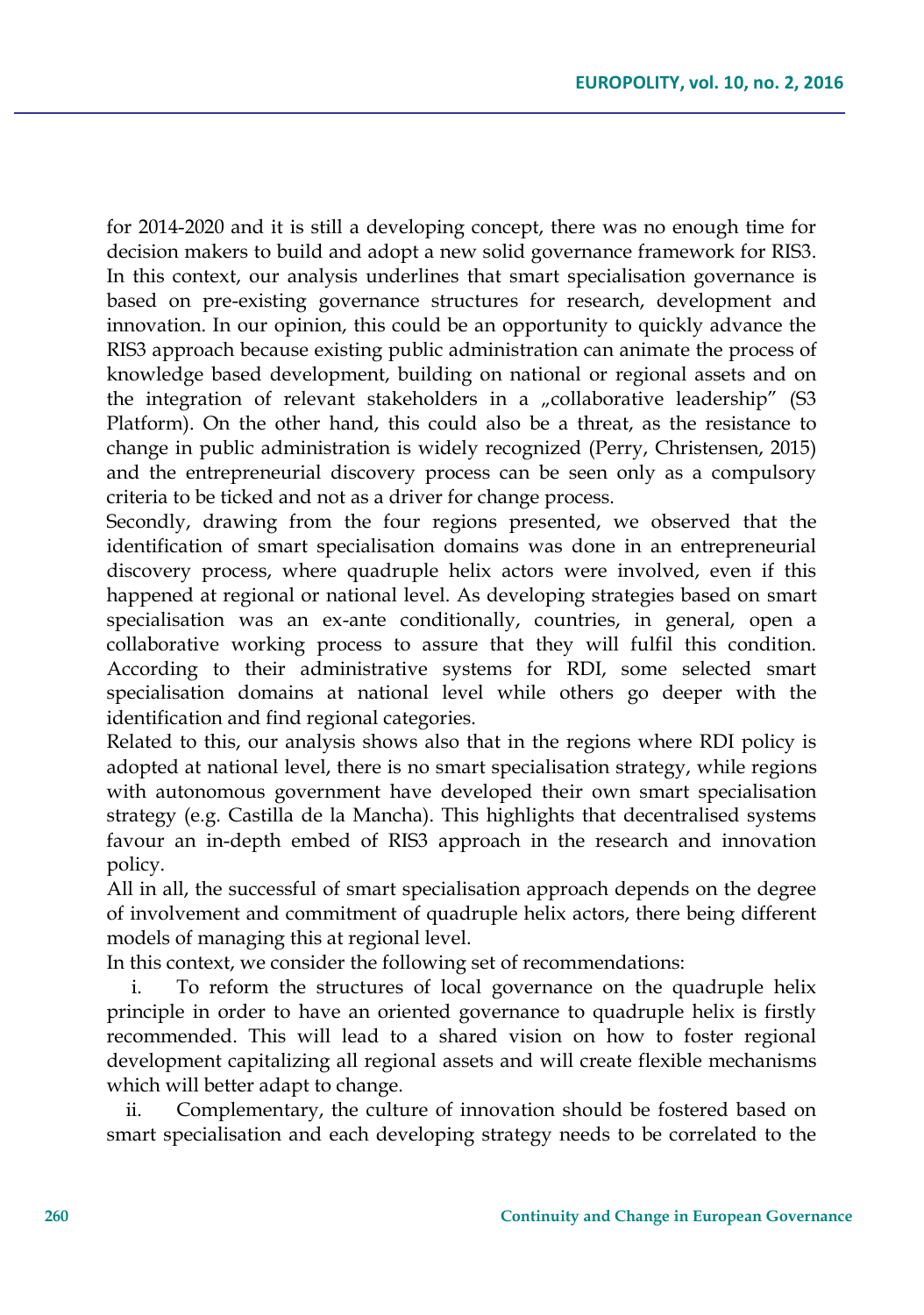existing funds in order to concentrate the objectives and the directions of economic growth and the investments towards the regional competitive advantages to accumulate critical mass for research, development and innovation.

iii. Regarding the current strategies, they need to be framed within the regional perspectives according to the regional driven entrepreneurial discovery process and implying synergies between regional and national level in order to highlight the real potential of the regions and to shift the industry and research structures towards domains with high scientific and economic potential. This will lead towards a regional economy with greater added value and will contribute to improve the livelihoods of local communities

All in all, as smart specialisation is a new approach, European regions still work to integrate its governing principles taking into account previous experiences, existing guidelines from the European Commission, mutual learning experiences and good practices adoption. In this sense, engaging relevant stakeholders in the designing and implementing innovation strategies based on smart specialisation is the most important opportunity for fostering economic growth.

### **REFERENCES**

 Aranguren M. et al (2016), Governance of the RIS3 Entrepreneurial Discovery Process: What is in the Spotlight?, 3rd International Conference on Geography of Innovation celebrated in Toulouse (France) in January 2016. Accessed October 30, 2016. http://www.slideshare.net/OrkestraIVC/governance-of-the-ris3-entrepreneurial-discovery-processwhat-is-in-the-spotlight

 Carmo Farinha, L.M, João, J. M. Ferreira, Smith, H.L, Bagchi-Sen S. (2015), Handbook of Research on Global Competitive Advantage through Innovation and Entrepreneurship, Hershey PA: IGI Global

 Castillo, J., Paton, J., Barroeta B. (2014), Territorial governance in the context of RIS3 smart specialisation strategy, Regional development & globalisation: best practices: 54th ERSA Congress: Saint Petersburg, Russia, 26-29 August 2014. Accessed October 29, 2016. http://wwwsre.wu.ac.at/ersa/ersaconfs/ersa14/e140826aFinal00393.pdf

 eDIGIREGION (2015). D3.3 Regional benchmark audit reports for each consortium region, produced under the European Commission contract 319913.

eDIGIREGION. (2016). Accessed October 30, 2016. www.edigiregion.eu

 European Commission (2008), Knowledge for Growth, European Issues and Policy Challenges, Luxembourg: Office for Official Publications of the European Communities. Accessed December 3, 2016. http://ec.europa.eu/invest-in-research/pdf/download\_en/knowledge\_for\_growth\_bat.pdf

 European Commission (2010), Communication From The Commission To The European Parliament, The Council, The European Economic And Social Committee And The Committee Of The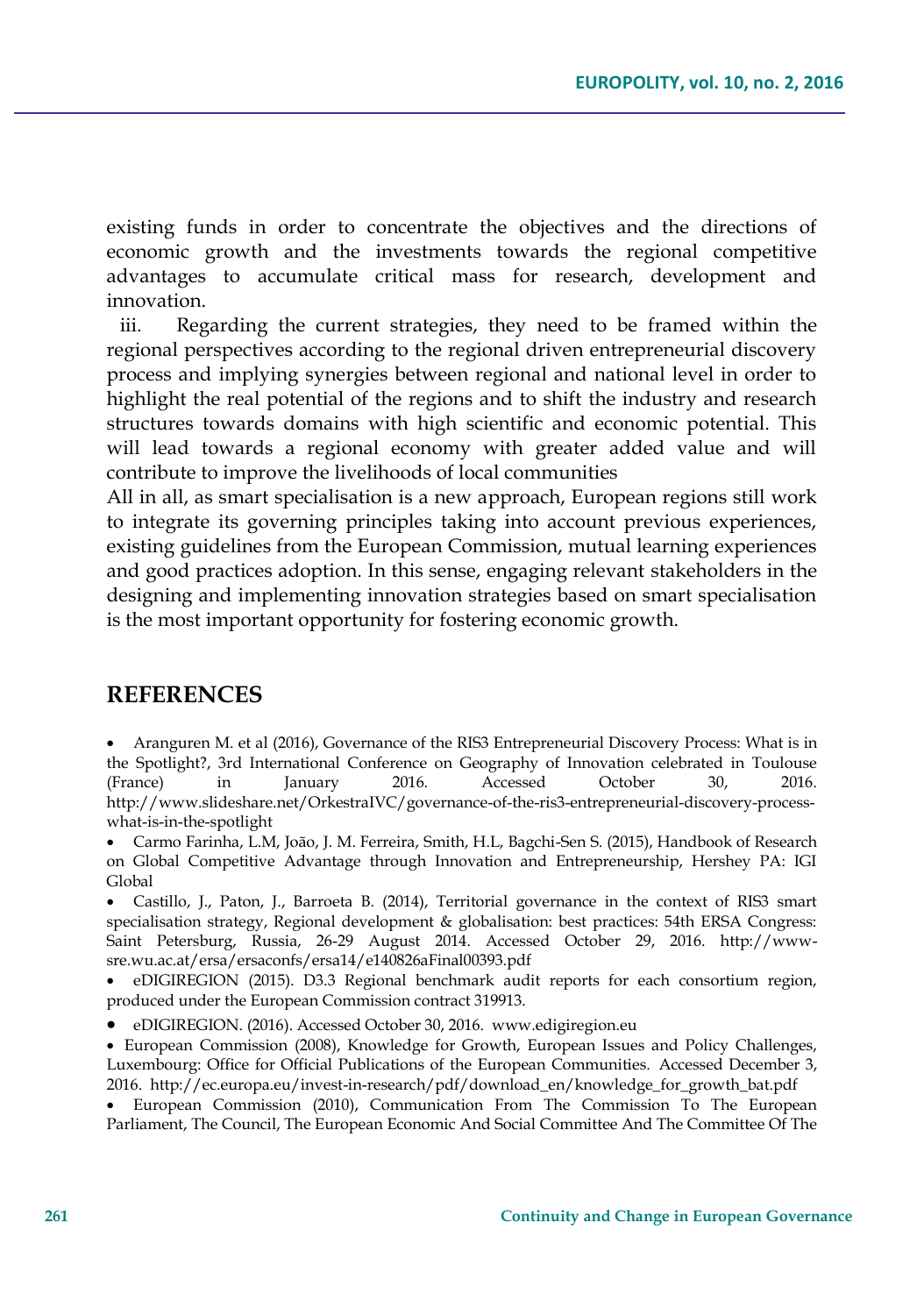Regions, Brussels, COM (2010) 553 final, 6.10.2010. http://ec.europa.eu/regional\_policy/sources/docoffic/official/communic/smart\_growth/comm20 10\_553\_en.pdf

 European Commission (2010), Europe 2020: A European Strategy for smart, sustainable and inclusive growth. Luxembourg: Publications Office of the European Union, 2010

 European Commission (2012), Smart Specialisation, Panorama - inforegio, no. 44. Accessed October 29, 2016.

http://ec.europa.eu/regional\_policy/sources/docgener/panorama/pdf/mag44/mag44\_ro.pdf

 European Commission (2012b), Connecting Smart and Sustainable Growth through Smart Specialisation. A practical guide for ERDF managing authorities, Luxembourg: Publications Office of the European Union. Accessed October 28, 2016. http://www.technopolis-group.com/wpcontent/uploads/2012/11/greengrowth.pdf

 European Commission (2015), Perspectives for Research and Innovation Strategies for Smart Specialisation (RIS3) in the wider context of the Europe 2020 Growth Strategy, Luxembourg: Publications Office of the European Union. Accessed October 27, 2016. http://ec.europa.eu/research/regions/pdf/publications/ris3\_report-082015.pdf

 Foray D., Goddard J., Beldarrain X.G, Landabaso, M., McCann, P., Morgan, K., Nauwelaers, C., Ortega-Argilés, R. (2012), Guide to Research and Innovation Strategies for Smart Specialisations (RIS 3), Luxembourg: Publications Office of the European Union. Accessed October 28, 2016. http://ec.europa.eu/regional\_policy/sources/docgener/presenta/smart\_specialisation/smart\_ris3\_ 2012.pdf

 Foray, D., David, P.A., Hall, B. (2009), Smart Specialisation- The concept, Knowledge Economists Policy Brief no. 9. Accessed December 3, 2016. http://ec.europa.eu/invest-inresearch/pdf/download\_en/kfg\_policy\_brief\_no9.pdf

 Kyriakou, D., Martinez. M.P., Periáñez-Forte, I., Rainoldi, A. (2016), Governing Smart Specialisation (Regions and cities), London: Routledge

 Mariussen, Å., Rakhmatullin, R., Stanionyte, L. (2014), Smart Specialisation: Creating Growth through Trans-national cooperation and Value Chains. Thematic Work on the Understanding of Transnational cooperation and Value Chains in the context of Smart Specialisation. Luxembourg: Publications Office of the European Union. Accessed October 30, 2016, http://s3platform.jrc.ec.europa.eu/documents/20182/154989/Smart+Specialisation+Creating+Gro wth+through+Trans-national+cooperation+and+Value+Chains/f3587cf2-c511-42a4-b559 a89d511a7e38

 Maurissen, A, Rakhmatullin, R, Stanionyte, L. (2016), Smart Specialisation: Creating Growth through Transnational cooperation and Value Chains. Thematic Work on the Understanding of Transnational cooperation and Value Chains in the context of Smart Specialisation, Luxembourg: Publications Office of the European Union. Accessed December 3, 2016. http://s3platform.jrc.ec.europa.eu/documents/20182/154989/Smart+Specialisation+Creating+Gro wth+through+Trans-national+cooperation+and+Value+Chains/f3587cf2-c511-42a4-b559 a89d511a7e38

 Navarro, M., Gibaja, J.J., Franco, S., Murciego, A., Gianelle, C., Hegyi, F.B., Kleibrink, A., (2014), Regional benchmarking in the smart specialisation process: identification of reference regions based on structural similarity, S3 Working Paper Series No.03/2014, Spain: European Commission, Joint Research Centre. Accessed October 30, 2016. http://s3platform.jrc.ec.europa.eu/documents/20182/114903/JRC89819\_RegionalBenchmarking.pdf /699a6115-f685-4567-969d-921d116a304e